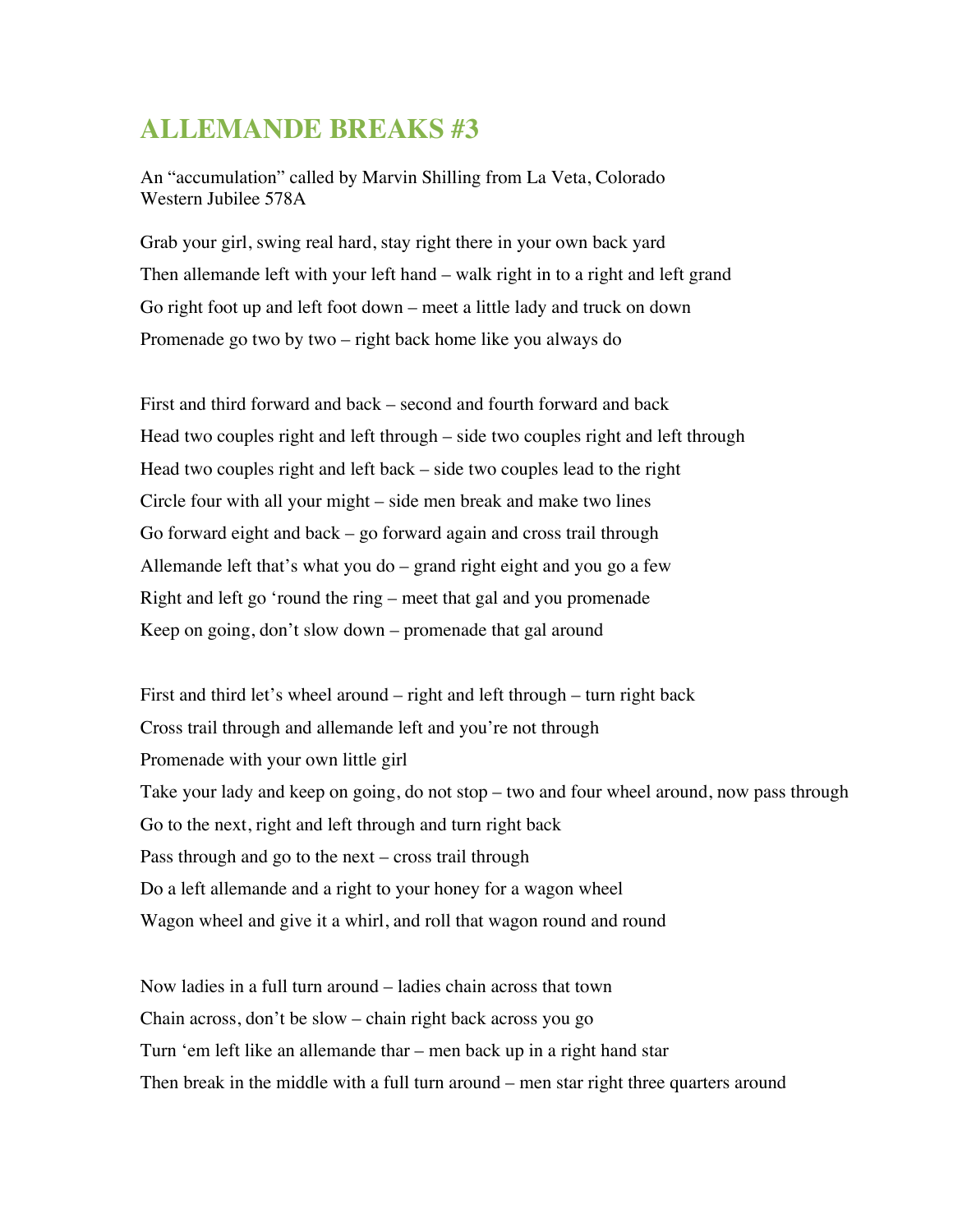Allemande left with your left hand – right to your girlie a right and left grand Well, meet that gal and ain't she nice – promenade to paradise

Put her in the lead, single file – lady in the lead go 'bout a mile Men turn back and swing a little while – now promenade one more time in single file Make a wheel and roll it along – now men, you turn right out and go the other way And meet that girl and box the gnat – then promenade from where you're at Promenade go two by two – right back home and don't be blue

Now first and third go forward and back – now forward again and box the gnat Now pull her by, cross trail through and go around one Down through the middle and box the gnat Then you pull her by – cross trail through and go 'round one Down through the middle with a right and left through and turn right around Cross trail back go around the outside, go around two – and you meet that gal, that's what you do

Walk right by – allemande left and allemande O Go right and left and do-si-do (do-pa-so), it's back to the corner with a right Then back to your honey with a left, go all the way around The men star right across you go – and a do-si-do (do-pa-so) and a little more dough And the corner girl with a right, then back to your honey gonna promenade Gonna take that gal don't be afraid Promenade eight and promenade all – right back home and don't you fall

Now ladies center and back to the bar – and the men to the middle with a right hand star Go all the way 'round, and the other way back and you don't fall down Now meet your honey, pass her by  $-$  go all the way 'round go on the fly Pick up your own girl on the fly, you take that gal to the by and by Now ladies in a full turn around – the gals gonna chain across that town Turn 'em once and a half around – men star, star by the right three quarters around Allemande left and a right to your girl and promenade go around the world